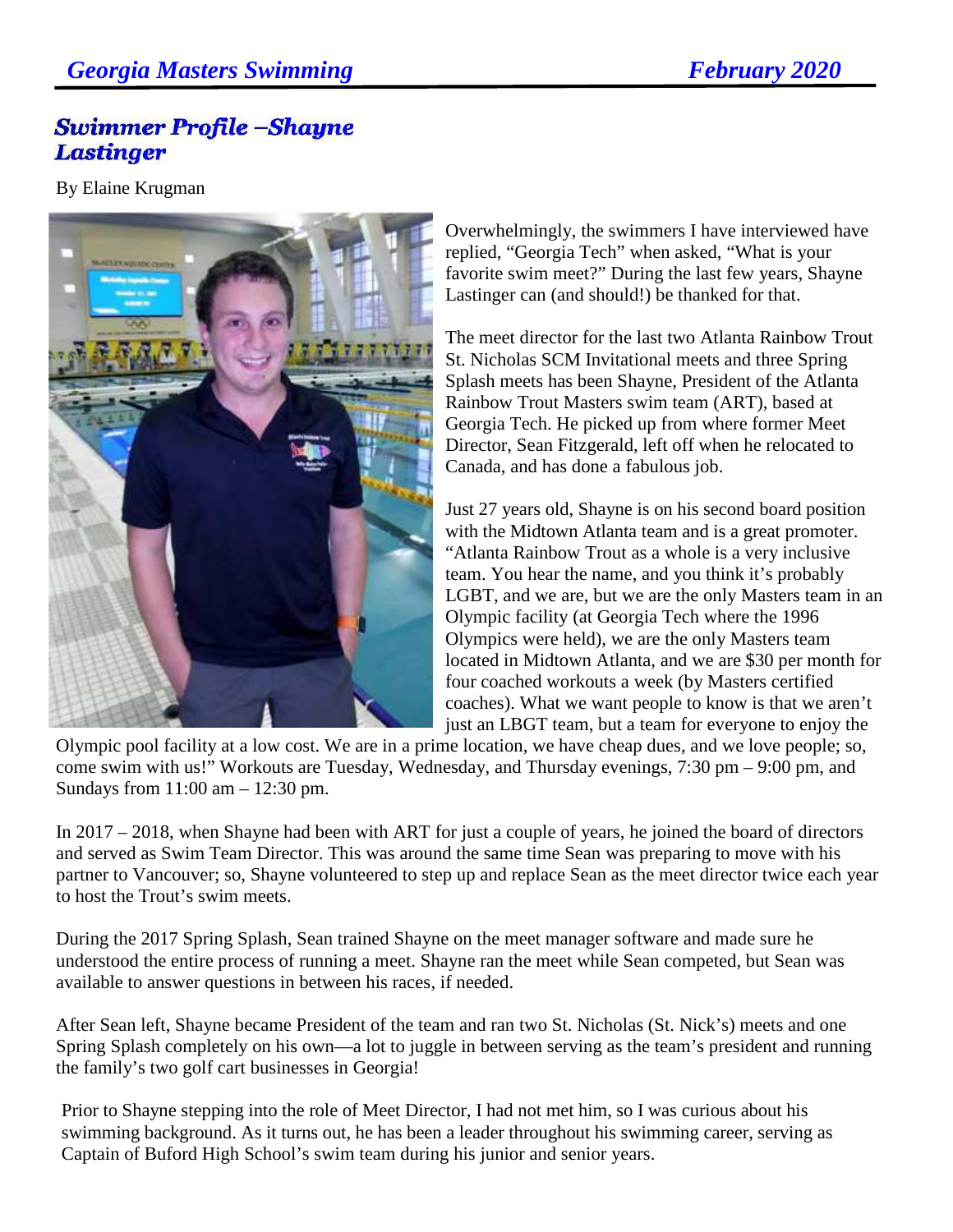Following high school, Shayne quit swimming for five years, and gained weight as a result. Wanting to have more friends with common interests and needing to get back in shape, the young gay swimmer found the LGBT team to be a perfect fit. "I was about 30 pounds heavier than I wanted to be, so it was a great way to lose weight and be social. I haven't really done much competitions since I started back. It's something I want to look at more in the future."

Shayne's goal is to race distance freestyle like he did in high school, as well as the 200 IM and 100 Fly. "My overall goal would be to get to more of a feeling of being confident about being tested like I did when I was at the height of my [high school] swimming career."

Being put to the test and taking personal responsibility for the results is what motivates this young Masters swimmer. As Shayne explained, "What I personally like about swimming the most is that for me it is a completely individual sport, and it's completely on me... If I suck at a swim meet, it's because *I* suck at a swim meet. If I broke a record, it's because *I* broke a record. It's al on me... I love to see my own personal growth."

Meanwhile, Shayne has thrived on being put to the test wearing the cap of Meet Director instead of Masters Swimmer, running two Atlanta Rainbow Trout meets each year, including last year's St. Nick's meet that saw the most entries ever for that meet (170).

According to the enthusiastic meet director, running those Georgia Tech meets is a challenge. "I think part of the challenge of doing a meet is they are spaced so far apart. I have a meet in April, and I have a meet in November or December; so, a lot of times it's kind of like having to refresh myself [on the process of dealing with various aspects of the meet, including the meet manager software and Meet Mobile App]. "The biggest challenge is seeding relays in the middle of the meet. We do relays at the beginning of the meet, but I can easily seed relays before the meet actually starts. But then, the relays at the end are always the problem children, because I make an announcement that I need the relay entries by noon, and then at 12:01 after I have finished seeding the relays, [a team will turn in their relay card].

Besides efficiently running the meet software and seeding relays, there are other things about Shayne's job that we all need to be aware of as competitors and coaches. "There is only one computer that can verify times, enter DQ's (disqualifications), post to Meet Mobile, print results, and print [stickers for] ribbons," Shayne said, adding that the same computer is used to enter those relays—including the late entries. So, if you were like me at the St. Nick's meet wondering where the stickers were for a particular event, just be patient, and don't ask. "If I can just sit in front of the computer and just keep running the meet, it would be [a more positive experience] for everybody," Shayne said.

In addition, Shayne had these suggestions: "Print the heat sheet at home or download Meet Mobile (to your cell phone), so you know what events you are swimming, which heat, and which lane. For relays, make sure your coach knows when relay entries are due (usually 10:00 am)."

If it sounds like the new ART meet director was complaining about his volunteer job, he really wasn't. During our interview, Shayne was quite reluctant to say anything negative. I encouraged him to speak up, though, so we could be made aware of our responsibilities as swimmers and coaches for the meet to run smoothly and end on time.

Truly, it's a labor of love for Shayne. "I think what I really enjoy about it is that there is so much pressure around you, and you can feel it; but it makes me work harder. I love working under pressure; that's just me as a person. You have 170 swimmers, and a 170 sets of eyes staring at you, and you have to perform. It's a pressure that I enjoy. It's a thing that I care about, and a cause that I care about. It's very fulfilling for me... I personally have a feeling that I always want to make everyone happy no matter what and I have a hard time accepting when people aren't happy. What I don't enjoy about running the meet is that as much time and effort as I put into running the meet, there are still people that complain..."